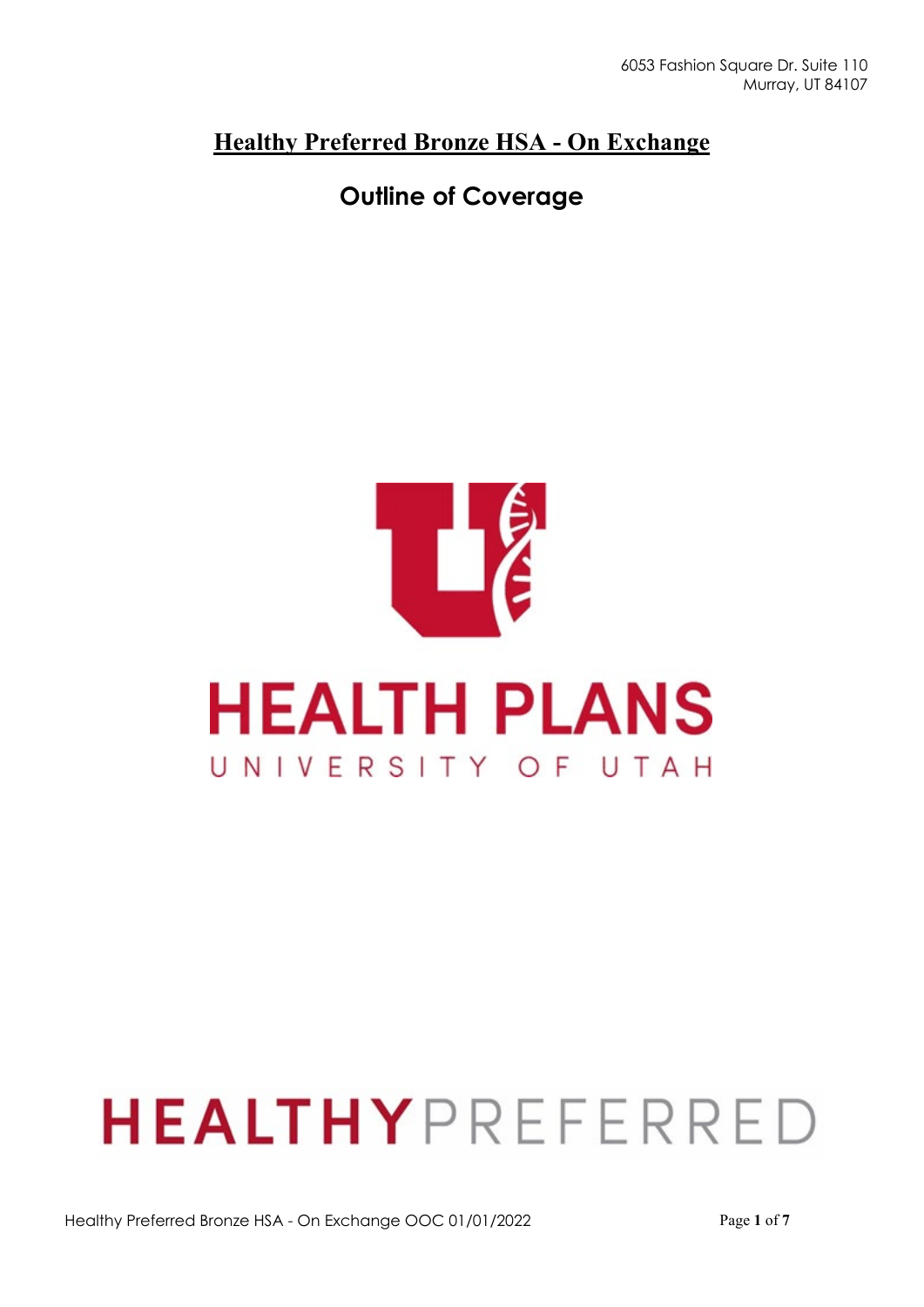- **Read Your Policy Carefully** This outline of coverage provides a very brief description of the important features of your policy. This is not the insurance contract and only the actual policy provisions will control. The policy itself sets forth in detail the rights and obligations of both you and University of Utah Health Plans (UUHP). It is, therefore, important that you READ YOUR POLICY CAREFULLY!
- **Comprehensive Medical Coverage**  This coverage is designed to provide, to persons insured, comprehensive coverage for major hospital, medical and surgical expenses incurred as a result of a covered accident or sickness. Coverage is provided for daily hospital room and board, miscellaneous hospital services, surgical services, anesthesia services, in-hospital medical services, and out-of-hospital care, subject to any deductibles, copayment provisions, or other limitations that may be set forth in the policy.
- **Notice**  This Plan does not include pediatric dental services as required under the Federal Patient Protection and Affordable Care Act. Coverage for pediatric dental services is available for purchase on a standalone basis through the Health Insurance Marketplace. Please contact the Health Insurance Marketplace to purchase the required pediatric dental services.

#### **GENERAL LIMITATION AND EXCLUSIONS**

- **Out-of-Network Charges**  You are responsible to pay for all charges on covered services obtained from Out-of-Network providers and facilities. These charges do not apply to your Maximum Out-of-Pocket.
- **Medical Necessity**  To qualify for benefits, covered services must be medically necessary. Medical necessity is determined by UUHP's Utilization Management team, which includes a medical director along with staff physicians.
- **Non-covered Services and Complications**  When a non-covered service is performed as part of the same operation or process as a covered service, only charges relating to the covered service will be considered. Allowed amounts may be calculated and fairly apportioned to exclude any charges related to the non-covered services.
- **Excluded Services**  Please see the Policy for a full list of excluded services.

#### **RENEWAL**

This Policy is renewable at the option of the Policyholder upon payment of the monthly premium when due or within the grace period, except in cases of material fact or fraud in connection with the coverage, Our decision to cease offering this Policy to individual Policyholders, or Our decision to cease offering coverage in the individual market. Unless either formally terminated or otherwise renegotiated, the Policy will be renewed automatically on January 1 of each year. No modification or amendment will be effective until 30 days (or longer, as required by law) after written notice has been given to the Policyholder.

#### **PREMIUMS**

Subject to the provisions of the Policy, the premiums will remain the same until the end of the term of the Policy, unless federal or state law or regulations mandate that UUHP modify benefits under the contract. Premiums are payable on the 1st day of each month.

The age categories for premiums are as follows: 0-20 years; each year from 21 to 64 years (your premium may change each year from age 21 to 64), and 65 years of age or older. If you or your dependent has a birthday that moves you/them into the next age category, rates may increase upon renewal.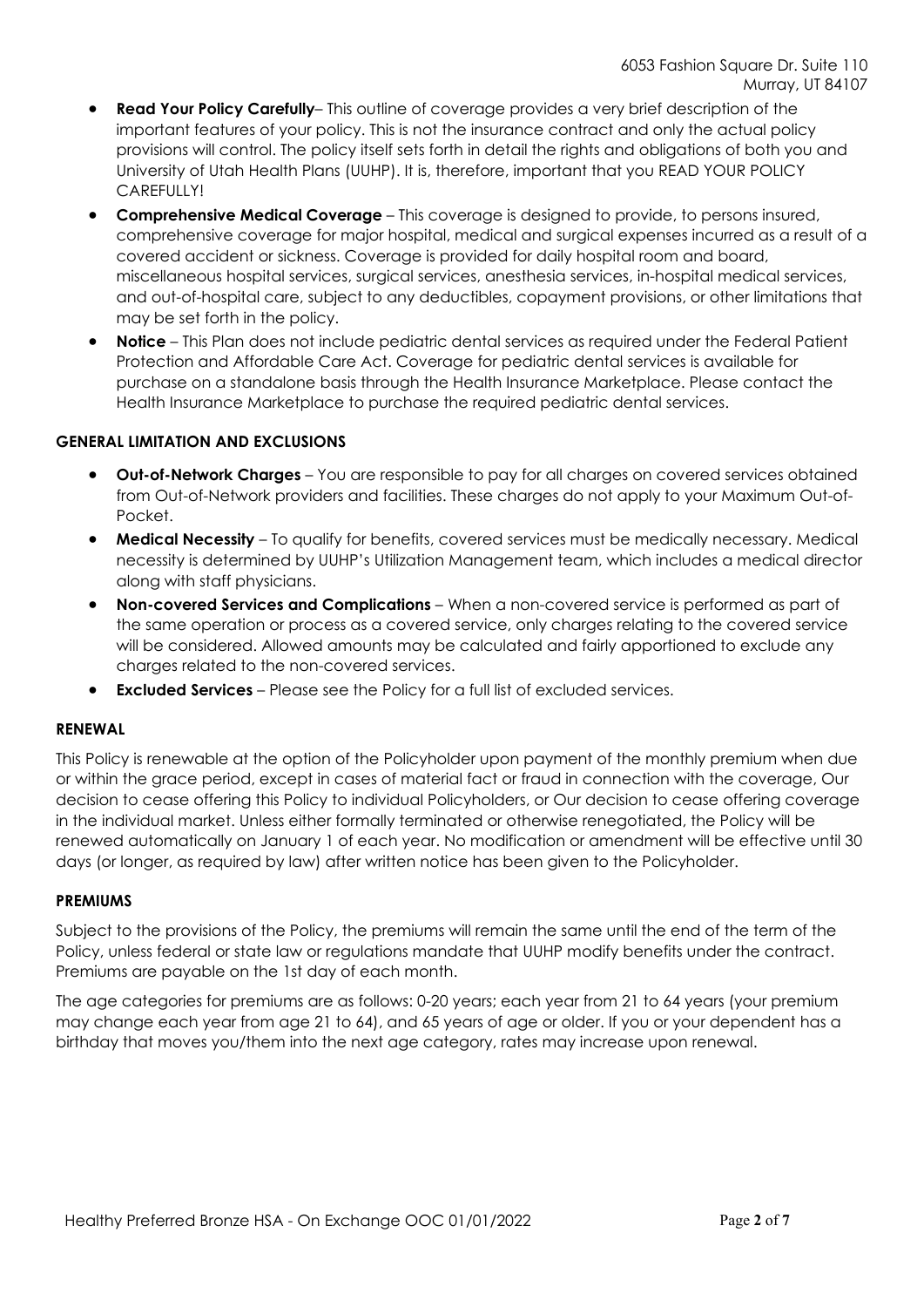**Plan Name:** Healthy Preferred Bronze HSA - On Exchange **Effective Period:** From 01/01/2022 through 12/31/2022 **Benefit Accrual Period:** Calendar Year

| <b>Benefif Accrual Period:</b> Calendar Year                    |                                                                 |                       |  |
|-----------------------------------------------------------------|-----------------------------------------------------------------|-----------------------|--|
| <b>Medical Care Deductible and Out of Pocket Maximum (OOPM)</b> |                                                                 |                       |  |
| <b>General Cost Share &amp; Features</b>                        | <b>In-Network</b>                                               | <b>Out-of-Network</b> |  |
| Deductible:<br>- Medical and Drug<br>Combined.                  | $$7,000$ – self only;<br>$$7,000$ /\$14,000 – per person/family | Not Covered           |  |
| Out-of-Pocket Maximum:                                          | $$7,000$ – self only;<br>$$7,000$ /\$14,000 – per person/family | Not Covered           |  |

| <b>Benefit</b>                                                                            | <b>In-Network</b>   | Out-of-Network      |
|-------------------------------------------------------------------------------------------|---------------------|---------------------|
| <b>INPATIENT SERVICES*</b>                                                                |                     |                     |
| Inpatient Hospital, Surgical or<br>Medical                                                | 0% after Deductible | Not Covered         |
| <b>Maternity Physician Services</b>                                                       | 0% after Deductible | Not Covered         |
| Skilled Nursing Facility/Acute Rehab<br>(Limited to 30 Days per calendar<br>year each)    | 0% after Deductible | Not Covered         |
| Long Term Acute Care                                                                      | 0% after Deductible | Not Covered         |
| <b>Hospice Care</b><br>(Limited to 6 Months every 3 years)                                | 0% after Deductible | Not Covered         |
| Mental Health or Substance Abuse<br>Facility                                              | 0% after Deductible | Not Covered         |
| <b>Residential Treatment Facility</b>                                                     | 0% after Deductible | Not Covered         |
| <b>OUTPATIENT SERVICES*</b>                                                               |                     |                     |
| Telehealth/Medical****                                                                    | 0% after Deductible | Not Covered         |
| Telehealth/Mental Health****                                                              | 0% after Deductible | Not Covered         |
| Primary Care Provider (PCP) Office<br>Visits                                              | 0% after Deductible | Not Covered         |
| <b>Specialist Office Visits</b>                                                           | 0% after Deductible | Not Covered         |
| After Hours or Urgent Care Clinic                                                         | 0% after Deductible | Not Covered         |
| Mental Health or Substance Abuse<br>Office Visit                                          | 0% after Deductible | Not Covered         |
| Rehabilitation or Habilitation<br>Services<br>(Limited to 20 Visits per calendar<br>year) | 0% after Deductible | Not Covered         |
| <b>Outpatient Surgical Services</b>                                                       | 0% after Deductible | Not Covered         |
| <b>Other Medical Services Performed</b><br>at an Outpatient Facility                      | 0% after Deductible | Not Covered         |
| Allergy Treatment and Serum                                                               | 0% after Deductible | Not Covered         |
| <b>Major Diagnostic Services</b>                                                          | 0% after Deductible | Not Covered         |
| <b>Minor Diagnostic Services</b>                                                          | 0% after Deductible | Not Covered         |
| Emergency Room - Copay Waived<br>if admitted to the hospital                              | 0% after Deductible | 0% after Deductible |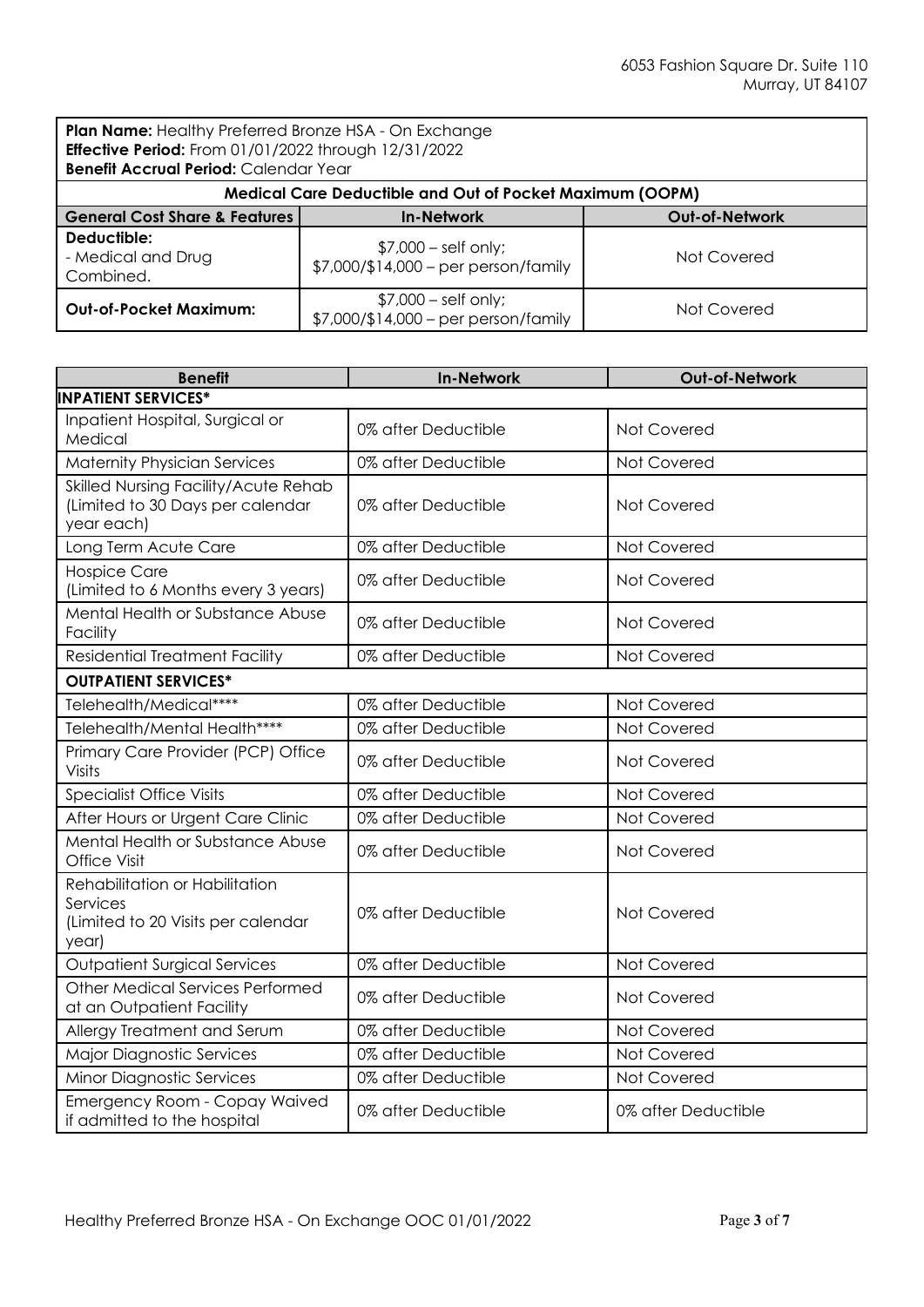|                                                                                                                  |                                                                                                     | IVUUUV, UUVUV                                                                                       |
|------------------------------------------------------------------------------------------------------------------|-----------------------------------------------------------------------------------------------------|-----------------------------------------------------------------------------------------------------|
| <b>Benefit</b>                                                                                                   | <b>In-Network</b>                                                                                   | Out-of-Network                                                                                      |
| Ambulance (Air or Ground) -<br><b>Emergencies Only</b>                                                           | <b>Ambulance - Ground:</b><br>0% after Deductible<br><b>Ambulance - Air:</b><br>0% after Deductible | <b>Ambulance - Ground:</b><br>0% after Deductible<br><b>Ambulance - Air:</b><br>0% after Deductible |
| <b>PREVENTIVE SERVICES</b>                                                                                       |                                                                                                     |                                                                                                     |
| Primary Care Provider (PCP)                                                                                      | No Charge                                                                                           | Not Covered                                                                                         |
| Specialist                                                                                                       | No Charge                                                                                           | Not Covered                                                                                         |
| Eye Exam<br>(Limited to 1 Visit per calendar year)                                                               | No Charge                                                                                           | Not Covered                                                                                         |
| Adult and Pediatric Immunizations                                                                                | No Charge                                                                                           | Not Covered                                                                                         |
| Elective Immunizations (herpes<br>zoster (shingles), rotavirus)*                                                 | No Charge                                                                                           | Not Covered                                                                                         |
| <b>Minor Diagnostic Services</b>                                                                                 | No Charge                                                                                           | Not Covered                                                                                         |
| <b>Other Preventive Services</b>                                                                                 | No Charge                                                                                           | Not Covered                                                                                         |
| <b>OTHER BENEFITS*</b>                                                                                           |                                                                                                     |                                                                                                     |
| Durable Medical Equipment (DME)<br>(Prior Authorization required for any<br>device over \$1000)                  | 0% after Deductible                                                                                 | Not Covered                                                                                         |
| Injectable Drugs and Specialty<br><b>Medications</b>                                                             | 0% after Deductible                                                                                 | Not Covered                                                                                         |
| Hospice Care Provided at Home<br>(Limited to 6 Months every 3 years)                                             | 0% after Deductible                                                                                 | Not Covered                                                                                         |
| <b>Home Health Care</b><br>(Limited to 30 Visits per calendar<br>year)                                           | 0% after Deductible                                                                                 | Not Covered                                                                                         |
| <b>Medical Supplies</b>                                                                                          | 0% after Deductible                                                                                 | Not Covered                                                                                         |
| <b>Glasses</b><br>(One set of corrective lenses per<br>year for children through age 18.<br>Frames not covered.) | 0% after Deductible                                                                                 | 0% after Deductible                                                                                 |
| Adoption<br>(Must take place within 90 days of<br>birth)                                                         | Up to \$4,000 reimbursement for covered adoption expenses after<br>deductible has been met.         |                                                                                                     |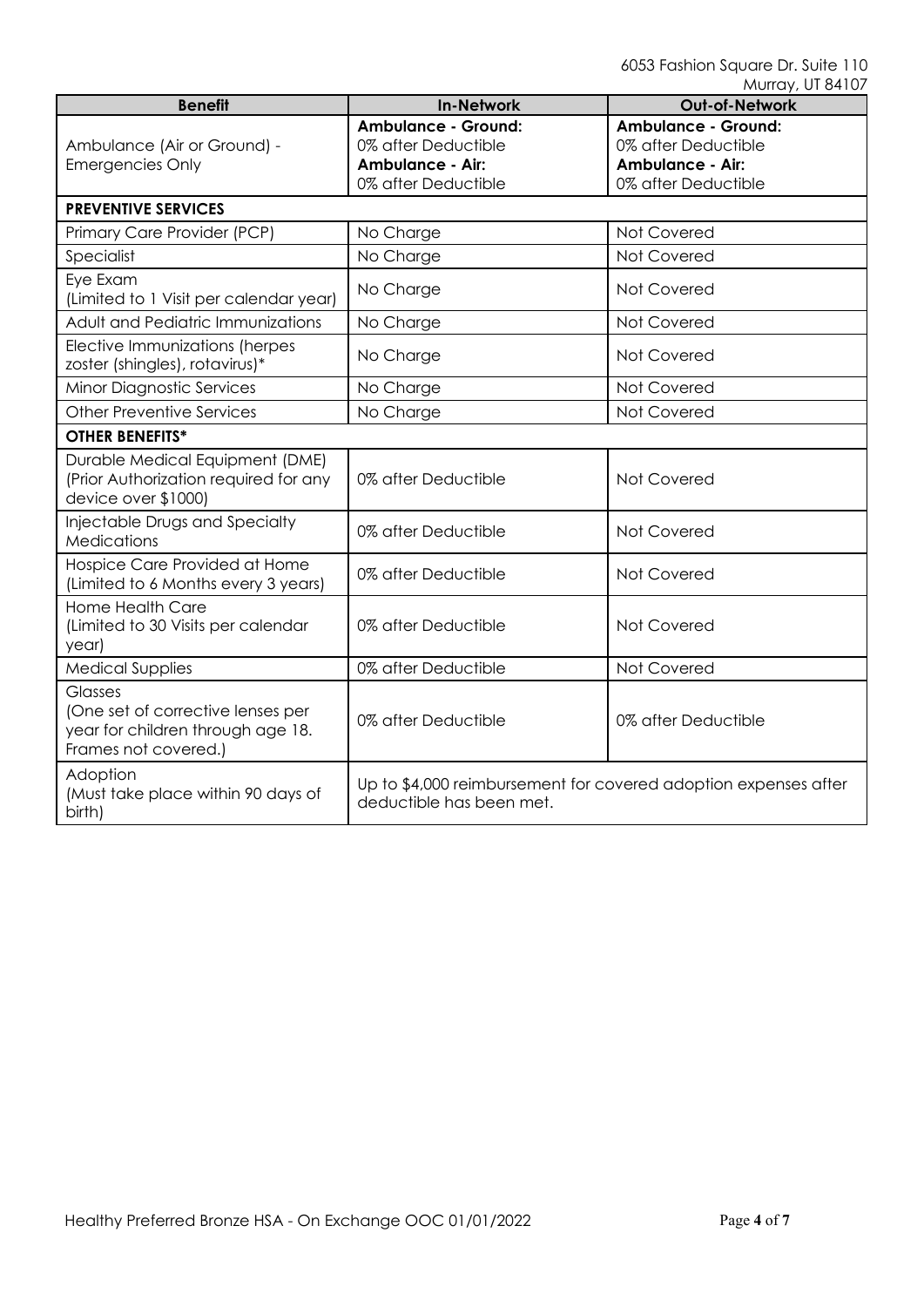## **Prescription Benefits\***

| <b>RETAIL PHARMACY - UP TO 30 DAY SUPPLY</b>          |                      |                |
|-------------------------------------------------------|----------------------|----------------|
| <b>Benefit</b>                                        | <b>In-Network</b>    | Out-of-Network |
| Tier 0 (Preventive Drugs)                             | No Charge            | Not Covered    |
| Tier 1 (Preferred Generic<br>Drugs)                   | 0%, after Deductible | Not Covered    |
| Tier 2 (Preferred Brand and<br>Non-Preferred Generic) | 0%, after Deductible | Not Covered    |
| Tier 3 (Non-Preferred Brand<br>Drugs)                 | 0%, after Deductible | Not Covered    |
| Tier 4 (Preferred Specialty<br>$Drugs)$ **            | 0%, after Deductible | Not Covered    |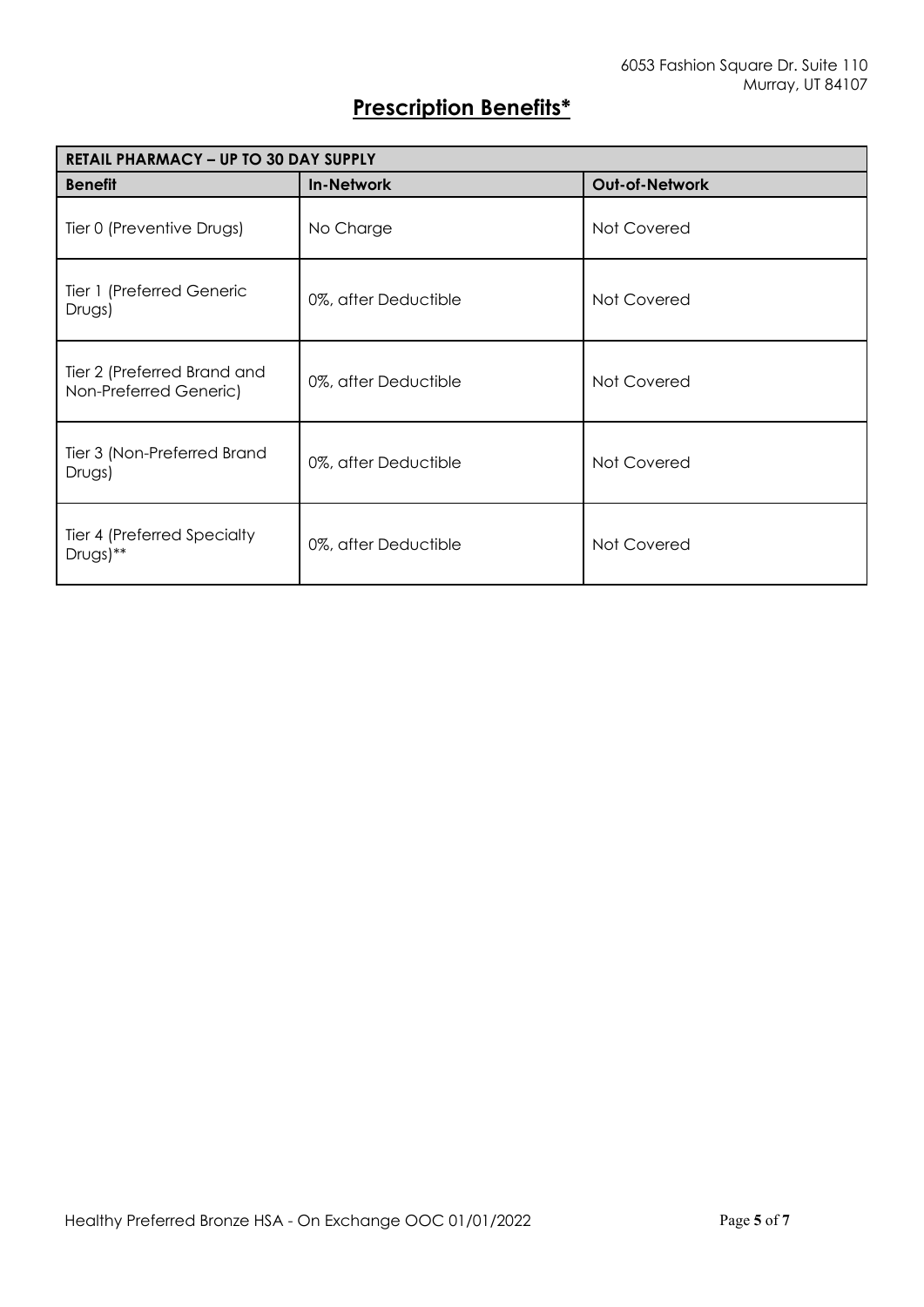| MAIL ORDER Pharmacy*** - UP TO 90 DAY SUPPLY - SELECTED DRUGS |                      |                |
|---------------------------------------------------------------|----------------------|----------------|
| <b>Benefit</b>                                                | <b>In-Network</b>    | Out-of-Network |
| Tier 0 (Preventive Drugs)                                     | No Charge            | Not Covered    |
| Tier 1 (Preferred Generic<br>Drugs)                           | 0%, after Deductible | Not Covered    |
| Tier 2 (Preferred Brand and<br>Non-Preferred Generic)         | 0%, after Deductible | Not Covered    |
| Tier 3 (Non-Preferred Brand<br>Drugs)                         | Not Covered          | Not Covered    |
| Tier 4 (Preferred Specialty<br>Drugs)                         | Not Covered          | Not Covered    |

| <b>PREVENTIVE MAINTENANCE DRUGS - LIMITED DRUG CATEGORIES</b> |                               |                       |
|---------------------------------------------------------------|-------------------------------|-----------------------|
| <b>Benefit</b>                                                | <b>In-Network</b>             | <b>Out-of-Network</b> |
| Tier 1 (Preferred Generic<br>Drugs)                           | 0%, deductible does not apply | Not Covered           |
| Tier 2 (Preferred Brand and<br>Non-Preferred Generic)         | 0%, deductible does not apply | Not Covered           |